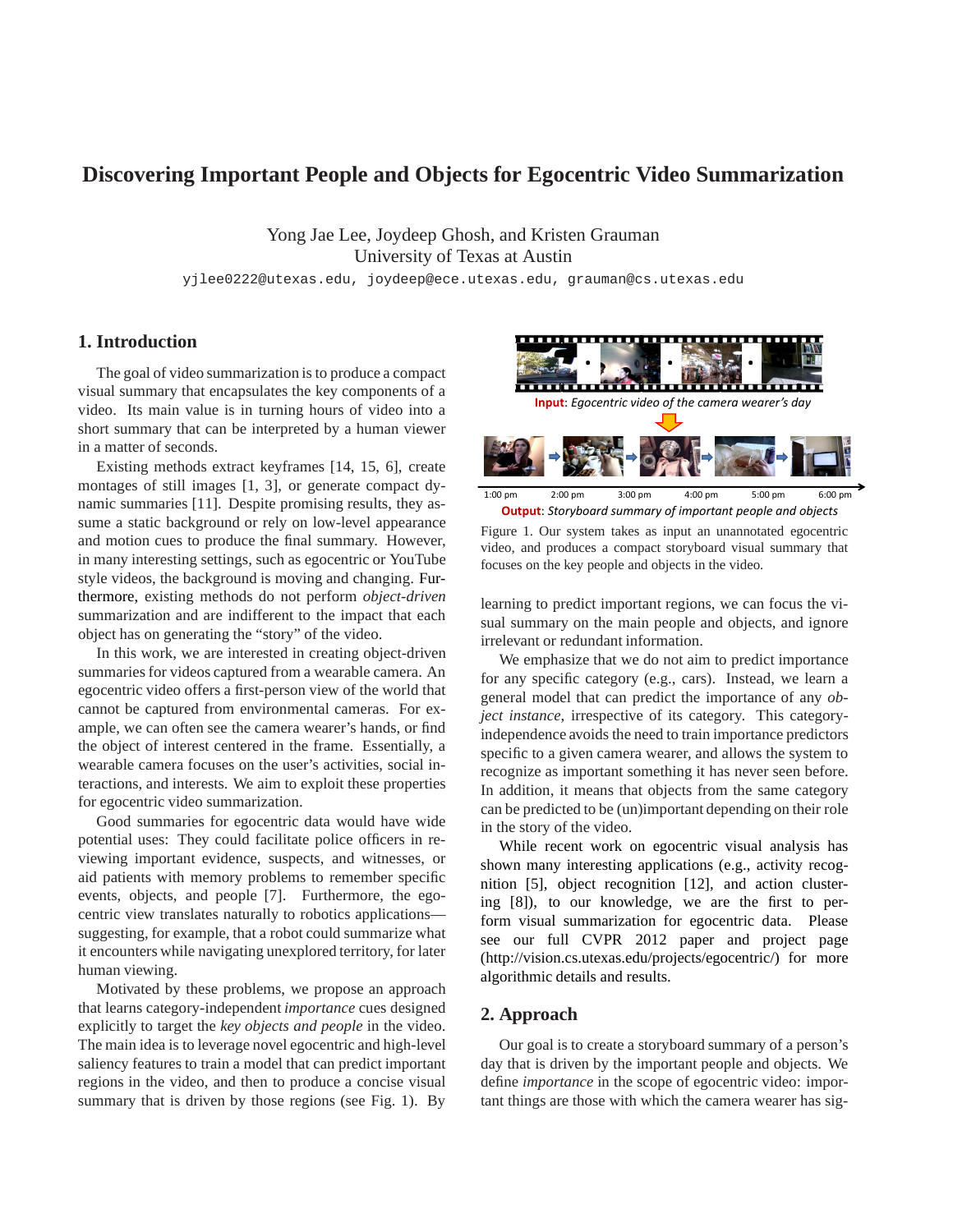

Figure 2. Illustration of our egocentric features.

nificant interaction.

**Egocentric video data collection and annotation** We use the Looxcie wearable camera, which is worn around the ear and captures video at 15 fps at 320 x 480 resolution. We collected 10 videos from four subjects, each of three to five hours in length, for a total of 37 hours of video. The videos capture a variety of activities such as eating, shopping, attending a lecture, driving, and cooking.

To train the importance predictor, we crowd-source large amounts of annotations using Amazon's Mechanical Turk (MTurk). For egocentric videos, the object must be seen in the context of the camera wearer's activity to properly gauge its importance.

We carefully design two annotation tasks to capture this aspect. In the first task, we ask workers to watch a three minute accelerated video and to describe in text what they perceive to be essential people or objects necessary to create a summary. In the second task, we display uniformly sampled frames from the video and their corresponding text descriptions *obtained from the first task*, and ask workers to draw polygons around any described person or object. This two-step process helps us avoid bias: a single annotator asked to complete both tasks at once may be biased to pick easier things to annotate rather than those s/he finds to be most important. For a 3-5 hour video, we obtain roughly 35 text descriptions and 700 object segmentations.

**Learning and predicting region importance** Given a video, we first generate candidate regions for each frame. For each region, we compute a set of candidate features that could be useful to describe its importance:

*Egocentric features* Fig. 2 illustrates the three proposed egocentric features. To model **interaction**, we compute the L2-distance of the region's centroid to the closest detected hand. To model **gaze**, we compute the L2-distance of the region's centroid to the frame center. To model **frequency**, we record the number of times an object instance is detected within a short temporal segment of the video.

*Object features* We include three high-level saliency cues. To model **object-like appearance**, we use the learned region ranking function of [2]. It reflects Gestalt cues indicative of *any* object and is useful for identifying full object segments, as opposed to fragments. To model **objectlike motion**, we use the feature defined in [9]. It looks at the difference in motion patterns of a region relative to its closest surrounding regions. It is useful for selecting object-like regions that "stand-out" from their surroundings. To model the **likelihood of a person's face**, we compute the maximum overlap score between the region and any detected frontal face in the frame.

*Region features* Finally, we compute the region's **size**, **centroid**, **bounding box centroid**, **bounding box width**, and **bounding box height**. They reflect categoryindependent importance cues and are blind to the region's appearance or motion.

We next train a model that can learn and predict a region's *degree* of importance. While the features defined above can be individually meaningful, we expect significant interactions between the features. For example, a region that is near the camera wearer's hand might be important only if it is also object-like in appearance. Therefore, we train a linear regression model with pair-wise interaction terms to predict a region r's *importance score*:

$$
I(r) = \beta_0 + \sum_{i=1}^{N} \beta_i x_i(r) + \sum_{i=1}^{N} \sum_{j=i+1}^{N} \beta_{i,j} x_i(r) x_j(r), \tag{1}
$$

where the  $\beta$ 's are the learned parameters,  $x_i(r)$  is the *i*th feature value, and  $N = 14$  is the total number of features.

For training, we define a region  $r$ 's target importance score by its maximum overlap  $\frac{|GT \cap r|}{|GT \cup r|}$  with any ground-truth region  $GT$  in a training video. We solve for the  $\beta$ 's using least-squares. For testing, our model takes as input a region r's features and predicts its importance score  $I(r)$ .

**Generating a storyboard summary** We first partition the video temporally into events. We cluster scenes in such a way that frames with similar global appearance can be grouped together even when there are a few unrelated frames ("gaps") between them. Specifically, we perform complete-link agglomerative clustering with a distance matrix that reflects color similarity between each pair of frames weighted by temporal proximity.

Given an event, we first score each region in each frame using our regressor. We take the highest-scored regions and group instances of the same person or object together using a factorization approach [10]. For each group, we select the region with the highest score as its representative.

Finally, we create a storyboard visual summary of the video. We display the event boundaries and frames of the selected important people and objects (see Fig. 3). We automatically adjust the *compactness* of the summary with selection criteria on the region importance scores and number of events, as we illustrate in our results.

#### **3. Results**

We analyze  $(1)$  the performance of our method's important region prediction, and (2) the accuracy and compactness of our storyboard summaries. For evaluation, we use